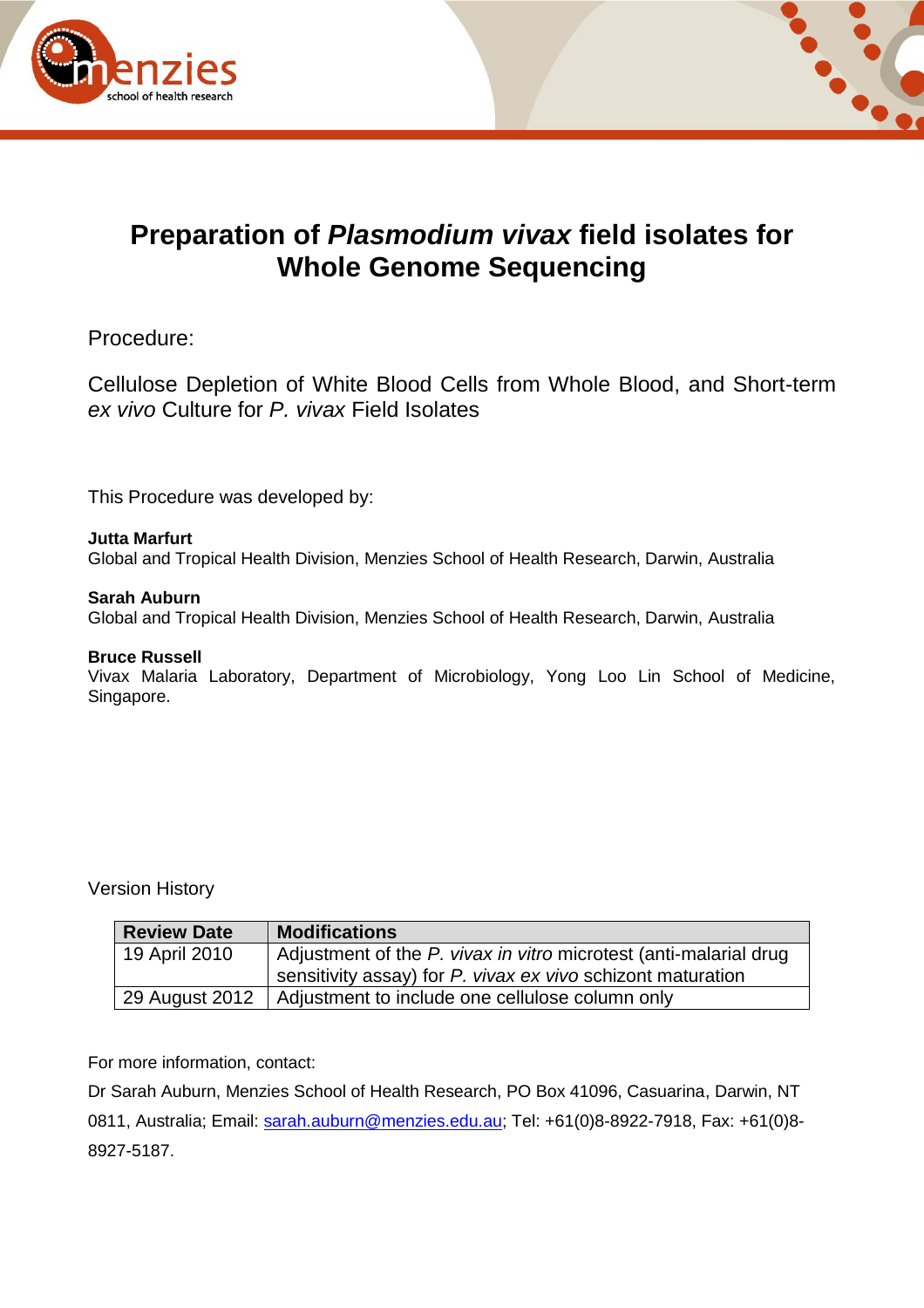



## **Rationale**

In order to yield good quality whole genome sequence data from patient samples of *Plasmodium*, it is essential to reduce 'contamination' from human DNA by depleting the white blood cell (WBC) content. The protocol described here includes two steps to deplete the WBCs – buffy coat separation (section 2), and cellulose filtration (section 3). Owing to frequently low parasite densities in *P. vivax* infections, we highly recommend an additional short-term culture step (section 4) where the facilities are available.

## **1. Blood Collection in the Field**

Prior to patient treatment, collect whole blood samples in blood tubes containing anticoagulant (e.g. EDTA or CPDA-1). Ensure that the sample is inverted several times to mix the anticoagulant into the blood. Immediately store the sample at 4°C until it can be processed to remove the WBCs. **NOTE: Do not freeze the sample.** Immediate processing (<6 hours) is preferable in order to avoid substantial hemolysis of red blood cells (RBCs) and WBCs.

### **Suggested volumes**

A minimum of 500 ng DNA is currently advised for standard (PCR-positive) whole genome sequencing using the Illumina platforms (note: thresholds are subject to change with technological developments). For PCR-free sequencing (which generally yields more uniform coverage), a minimum of 1 $\mu$ g DNA (preferably at ~20 ng/ $\mu$ L) is required. Higher DNA quantities reduce the probability of library preparation failure.

With consideration of DNA loss during WBC removal and DNA extraction, suggested volumes in order to yield at least 500 ng DNA are a minimum of 5 mL whole blood with moderate parasite density ( $\geq 4000$  parasites/ $\mu$ L if short-term culture is not undertaken). For higher parasitaemias, lower blood volumes may be sufficient.

### **Suggested documentation to aid troubleshooting**

It is useful to record the information below to allow the factor(s) responsible for poor WBC depletion efficacy to be identified, so that the procedure can be adjusted and optimized:

- Time/date of blood collection
- Time/date at start of WBC processing
- Time at end of WBC processing
- Volume of blood (pre-processing)
- Parasite density (pre and post cellulose filtration)
- Note any evidence of blood lysis or clotting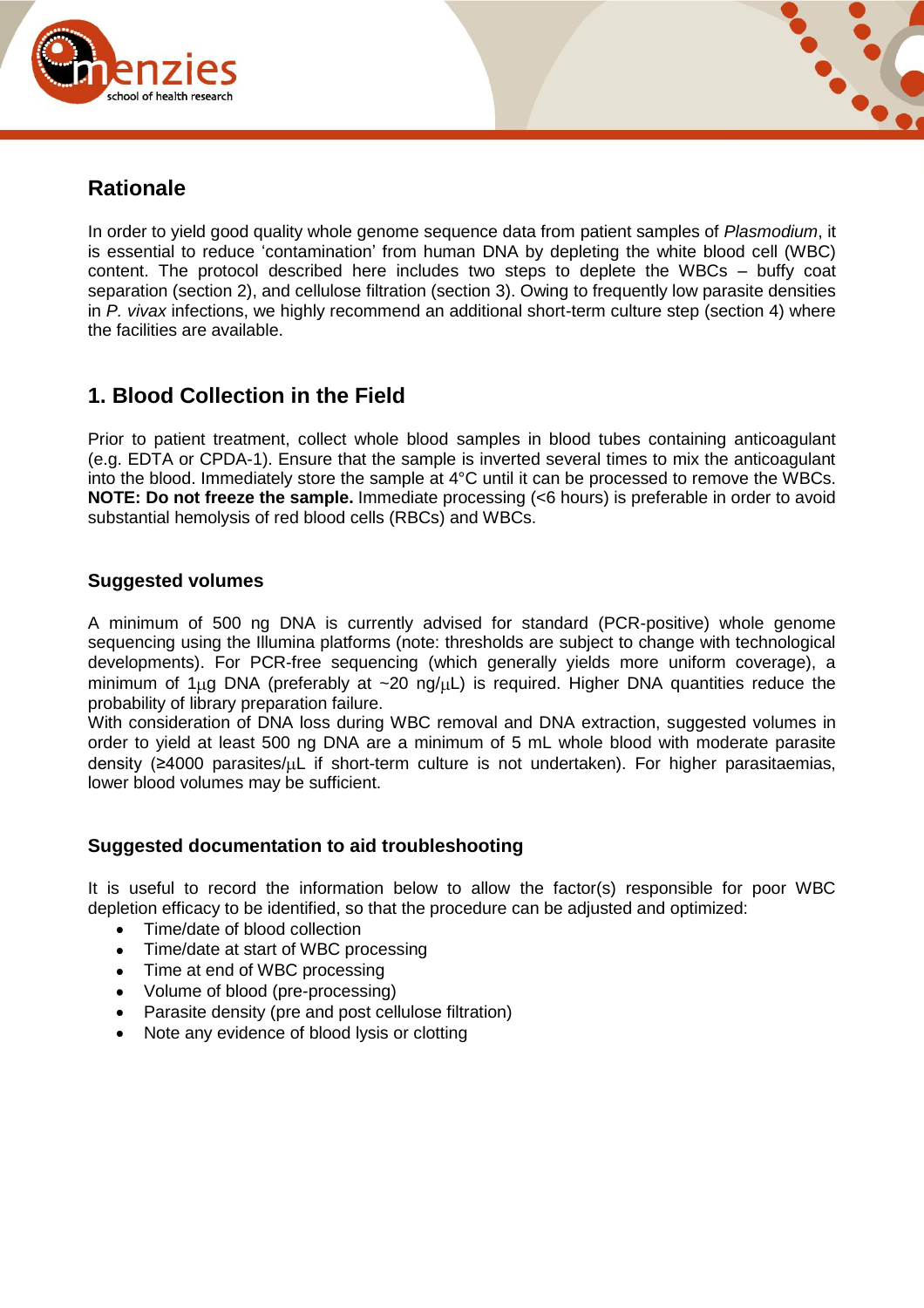



# **2. WBC Depletion by Buffy Coat Separation**

### **EQUIPMENT/REAGENTS**

- Plastic Pasteur (transfer) pipettes
- Centrifuge for blood tubes

### **PROCEDURE**

- **1.** Spin the EDTA/CPDA-1 blood tube in a centrifuge at 600-700g for 10-15 min at room temperature (RT: ~22°C). Use a low deceleration setting.
- **2.** The blood will separate into 3 fractions a plasma layer at the top, a concentrated RBC layer at the bottom, and a concentrated WBC layer (buffy coat) in between.
- **3.** Remove and either discard or store the plasma layer for other studies.
- **4.** Remove the buffy coat without disturbing the RBC layer *P. vivax* schizont stages lie just below the buffy coat so care should be taken to avoid removing the top layer of RBCs. Either discard or store the buffy coat for other studies.
- **5.** Add an equal volume of sterile PBS to the red cells and mix gently (i.e., if 2.5 mL RBC pellet, add 2.5 mL PBS).

## **3a. Preparation of the Cellulose Columns**

## **EQUIPMENT**

- 10 mL plastic syringes, centered not offset
- Glass wool and microscope lens cleaning tissue (Whatman, Cat. no. 2105-841)
- Cellulose powder (Sigma, Cat. no. C6288)

## **PROCEDURE**

- **1.** Remove plunger from syringe.
- **2.** Fold Whatman filter paper twice and insert into the syringe to cover the tip of the syringe.
- **3.** Add a small bundle of glass wool on top of the filter paper (if glass wool is not available, use an extra layer of filter paper).
- **4.** Fill the syringe to the 5 mL mark with cellulose powder. Do not compress the powder; just tap the syringe to allow the powder to settle.
- **5.** Cover the top and the tip of the cellulose column with aluminium foil and autoclave. After autoclaving, allow the columns to dry completely overnight and store in a cool, dry place until use.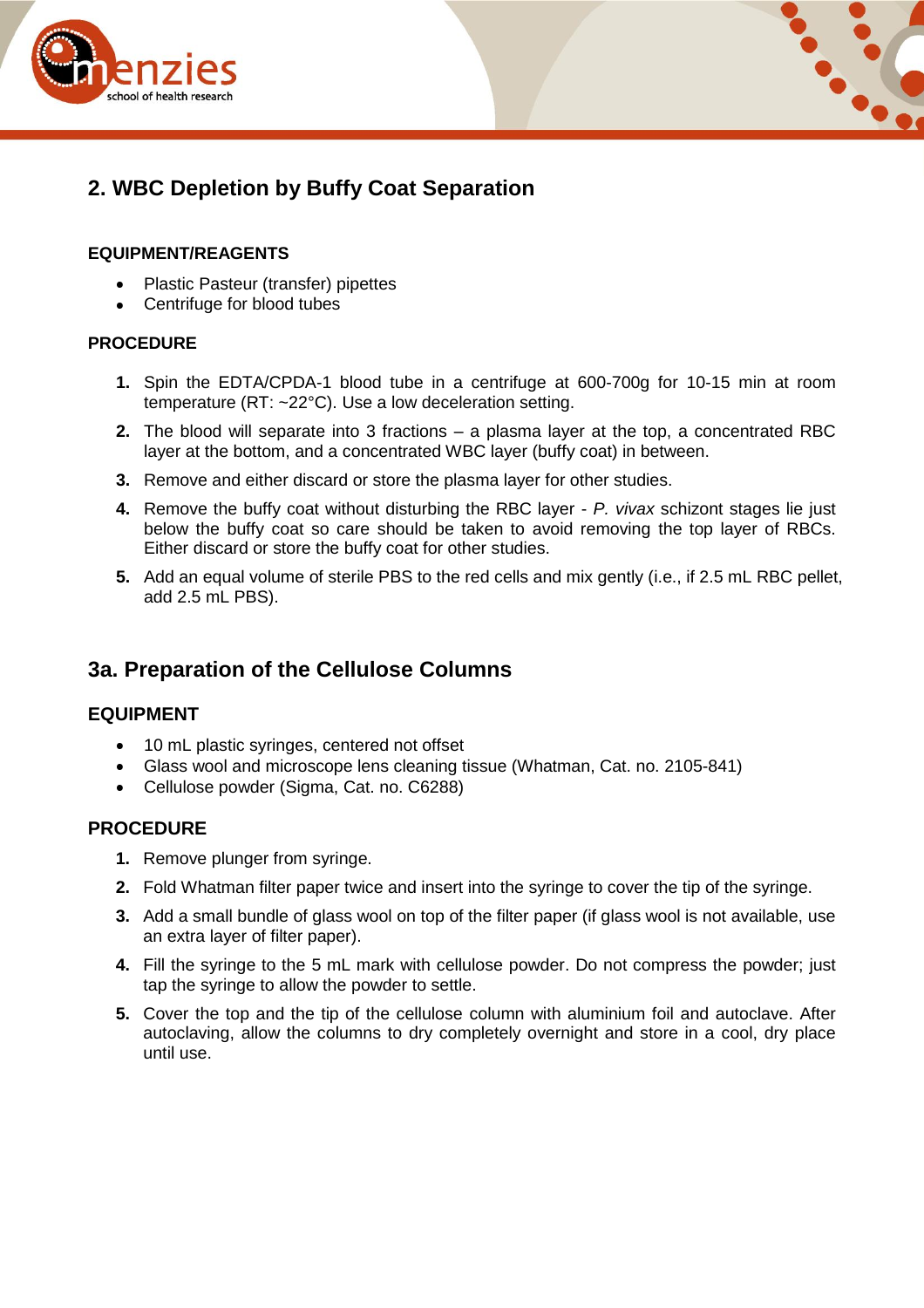







## **3b. WBC Depletion by Cellulose Filtration**

### **EQUIPMENT/REAGENTS**

- $\bullet$ Cellulose columns
- 15 mL Falcon™ tubes
- $\bullet$ Sterile 1 x PBS
- Plastic Pasteur (transfer) pipettes  $\bullet$
- Centrifuge for 15 mL tubes  $\bullet$

### **PROCEDURE**

- **1.** Remove the foil from the top and tip of a cellulose column and place the column over a 15 mL Falcon™ tube. Hold in place with sticky tape.
- **2.** Wet the column by adding 5-10 mL PBS wait until the PBS starts to drip through the tip of the syringe (when the column is fully wet) before proceeding to the next step.
- **3.** Pipette the RBC suspension onto the cellulose column and allow the blood to pass through the column **without applying force**.
- **4.** Wash the RBCs through the column by adding PBS until the liquid dripping into the 15 mL Falcon™ tube is no longer pink/red (you may need to use additional 15 mL Falcon™ tubes).
- **5.** Centrifuge the blood at 1200 rpm for 5-10 min at RT.
- **6.** Pipette off the supernatant and discard it.
	- **a.** If short-term culture is possible, proceed immediately with the protocol outlined in section 4.

### **OR**

**b.** If short-term culture is not possible, store the remaining RBC pellet at 4<sup>o</sup>C for shortterm storage (up to a week), or -20ºC or -80 ºC for long-term storage, until DNA extraction can be undertaken.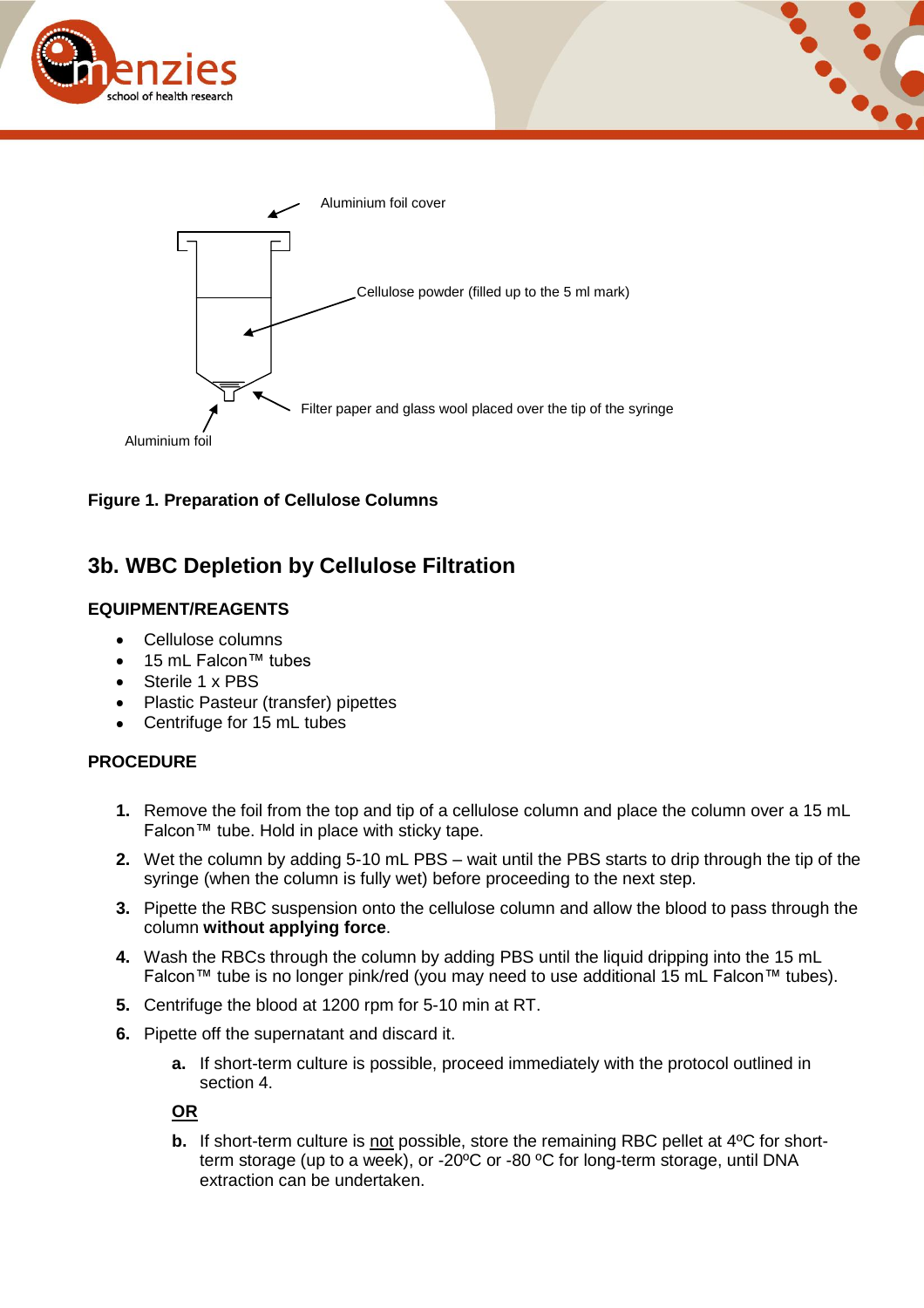



## **4. Short-term Culture**

### **EQUIPMENT/REAGENTS**

- $\bullet$ McCoy's 5A medium (supplemented with HEPES [25 mM], L-glutamine [2 mM], and gentamicin [40 mg/L])
- AB<sup>+</sup> (or matched) human serum (heat-inactivated at 56°C for 30 min)
- D-Glucose solution (7.5% w/v)
- 15 mL and/or 50 mL Falcon™ tubes
- Culture flasks with filter cap (e.g. 75 cm<sup>3</sup>)
- Serological pipette handler  $\bullet$
- Serological pipettes (5 mL, 10 mL, 25 mL)  $\bullet$
- $\bullet$ P-20 and P-200 micropipettes
- P-20 and P-200 pipette tips  $\bullet$
- $\bullet$  Incubator (to maintain temperature at 37 $^{\circ}$ C)
- Candle jar and paraffin candles  $\bullet$
- Centrifuge for 15 mL and/or 50 mL Falcon™ tubes
- $\bullet$ Binocular microscope with 10x, 40x and 100x objectives
- Microscopy slides  $\bullet$
- Standard reagents for malaria slide preparation (Giemsa stain, methanol, etc.)

#### **PROCEDURE**

- **1.** Prepare **incomplete** McCoy's medium by adding D-Glucose (7.5% w/v) to a final concentration of 0.24%.
	- E.g. to 100 mL McCoy's medium (HEPES [25 mM], L-glutamine [2 mM], and gentamicin [40 mg/L]), add 3.2 mL D-glucose (7.5% w/v).
- **2.** Prepare **complete** McCoy's medium by adding 20% AB<sup>+</sup> (or matched) human serum to the incomplete medium.
	- $\triangleright$  E.g. to 80 mL incomplete medium, add 20 mL AB<sup>+</sup> (or matched) human serum.
- **3.** Add the post-cellulose filtered RBC pellet to the **complete** medium to prepare a **2% haematocrit** blood medium mixture (**BMM**).
	- $\triangleright$  E.g. add 2 mL packed RBCs to 98 mL complete medium.
- **4.** Add the **BMM** to a culture flask (split accordingly into multiple flasks for large volumes) and leave in an incubator (for up to 48 hours) maintained at 37.0°C, using a candle jar to control  $O_2$  and  $CO_2$  levels.
- **5.** Prepare occasional blood smears to assess the growth of the culture by microscopy (24 hours, then ~12 hour or ~6 hour intervals). If there are signs of extensive parasite death, stop the culture immediately. Otherwise, harvest the culture when ~40% of the rings and early trophozoites have matured into schizonts (i.e., before extensive schizont rupture) at  $-40-48$  hours.
- **6.** To harvest the cells, remove the excess supernatant, transfer the culture to 15 or 50 mL Falcon™ tube(s) and centrifuge at 2,000 rpm for 10 min.
- **7.** Discard the supernatant and store the RBC pellet at 4ºC for short-term storage (up to a week), or -20ºC or -80 ºC for long-term storage, until DNA extraction can be undertaken.